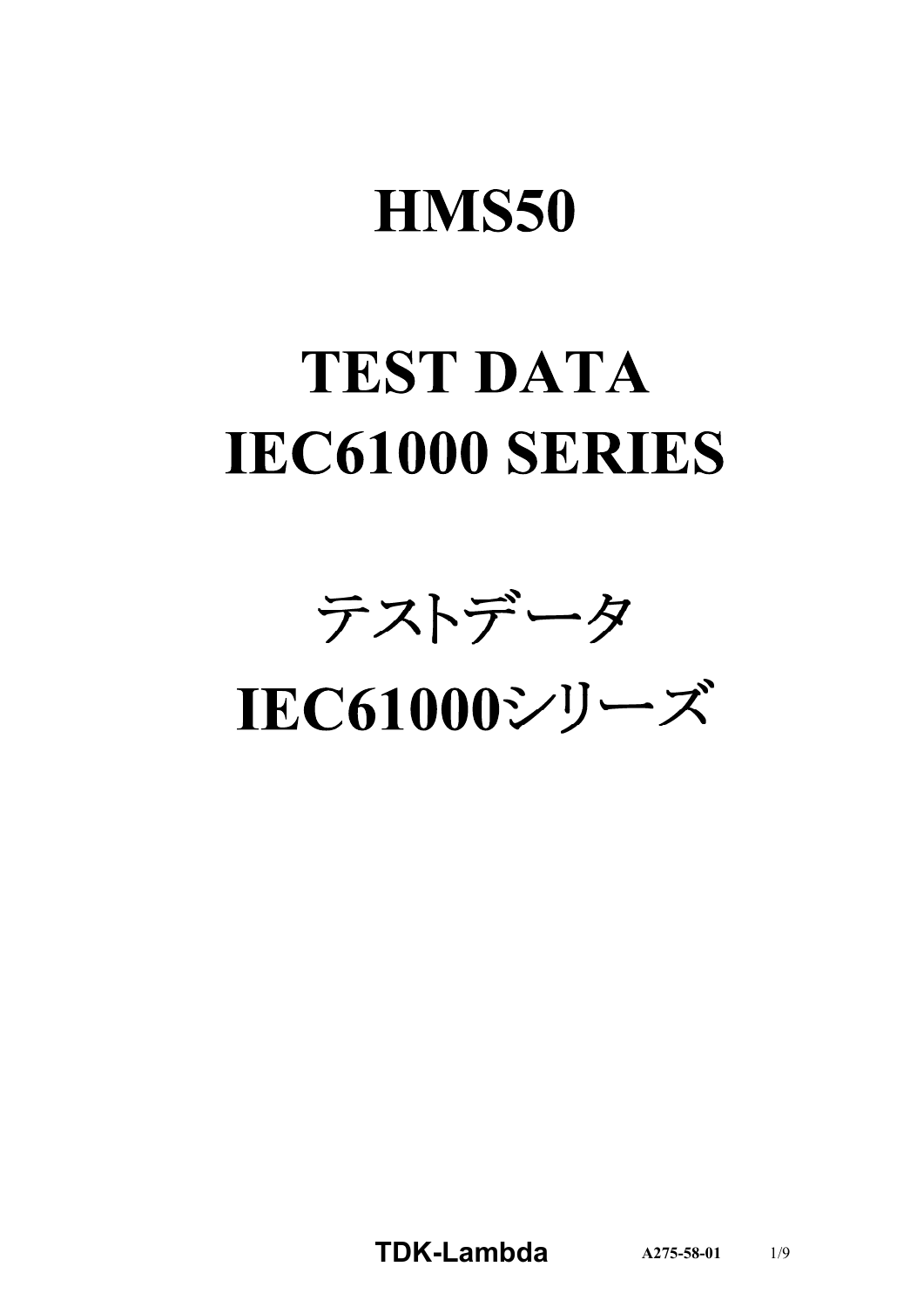# **HMS50**

### **INDEX**

|                |                                                                                      | <b>PAGE</b>  |
|----------------|--------------------------------------------------------------------------------------|--------------|
| 1.             | 静電気放電イミュニティ試験 ……………………………………………………………… 3                                             |              |
|                | Electrostatic Discharge Immunity Test (IEC61000-4-2)                                 |              |
| 2.             | 放射性無線周波数電磁界イミュニティ試験 ………………………………………………… 4                                            |              |
|                | Radiated Radio-Frequency Electromagnetic Field Immunity Test (IEC61000-4-3)          |              |
| 3 <sub>1</sub> | 電気的ファーストトランジェントバーストイミュニティ試験 …………………………………                                            | $\zeta$      |
|                | Electrical Fast Transient / Burst Immunity Test (IEC61000-4-4)                       |              |
|                | 4. サージイミュニティ試験 ……………………………………………………………                                               | 6            |
|                | Surge Immunity Test (IEC61000-4-5)                                                   |              |
| 5 <sub>1</sub> | 伝導性無線周波数電磁界イミュニティ試験 ………………………………………………                                               | 7            |
|                | Conducted Disturbances Induced by Radio-Frequency Field Immunity Test (IEC61000-4-6) |              |
| 6.             | 電力周波数磁界イミュニティ試験 ………………………………………………………                                                | $\mathbf{8}$ |
|                | Power Frequency Magnetic Field Immunity Test (IEC61000-4-8)                          |              |
| 7.             | 電圧ディップ、瞬停イミュニティ試験 ……………………………………………………                                               | $\mathbf Q$  |
|                | Voltage Dips, Short Interruptions Immunity Test (IEC61000-4-11)                      |              |

■使用記号 Terminology Used

| FG …… フレームグラウンド Frame GND   |            |
|-----------------------------|------------|
| I. ・・・・・・・ ライブライン           | Live line  |
| N …… ニュートラルライン Neutral line |            |
| → …… 接地                     | Earth      |
| +V …… +出力                   | $+$ Output |
| -V …… - 出力                  | - Output   |

■試験結果は、当社標準測定条件における結果であり、参考値としてお考え願います。

Test results are reference data based on our standard measurement condition.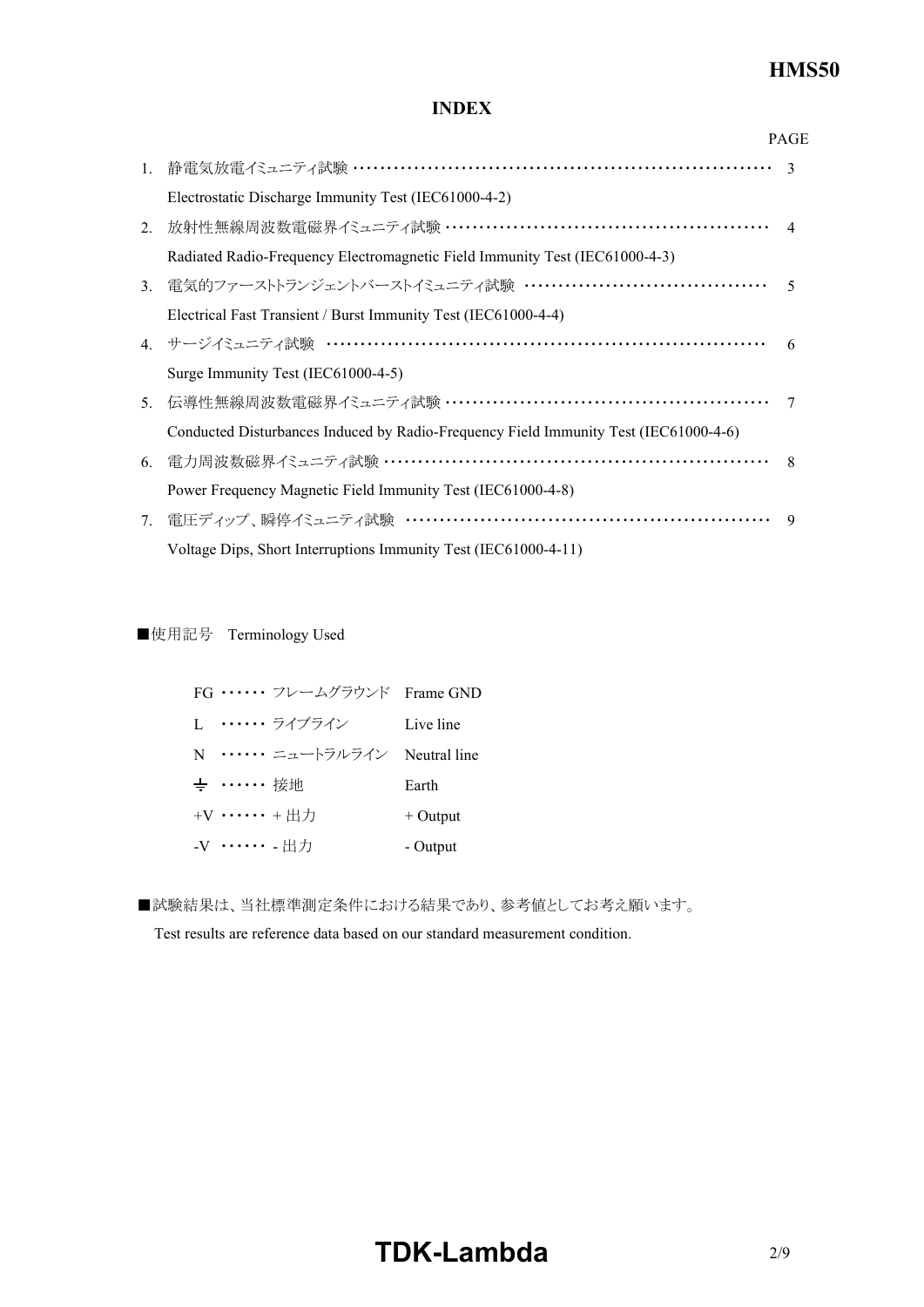## **1. Electrostatic Discharge Immunity Test (IEC6100042)**

**MODEL : HMS50**



### **(4) Acceptable Conditions**

1.入力再投入を必要とする一時的な機能低下のない事 Must not have temporary function degradation that requires input restart.

2.試験後の出力電圧は初期値から変動していない事

The output voltage must be within the regulation of specification after the test.

3.発煙・発火のない事

Smoke and fire are not allowed.

|  |  | (5) 試験結果 Test Result |
|--|--|----------------------|
|--|--|----------------------|

| Contact Discharge (kV) | <b>HMS50-5</b> | HMS50-24    | Air Discharge $(kV)$ | <b>HMS50-5</b> | HMS50-24    |
|------------------------|----------------|-------------|----------------------|----------------|-------------|
|                        | <b>PASS</b>    | <b>PASS</b> |                      | <b>PASS</b>    | <b>PASS</b> |
|                        | <b>PASS</b>    | <b>PASS</b> |                      | <b>PASS</b>    | <b>PASS</b> |
|                        | <b>PASS</b>    | PASS        |                      | <b>PASS</b>    | <b>PASS</b> |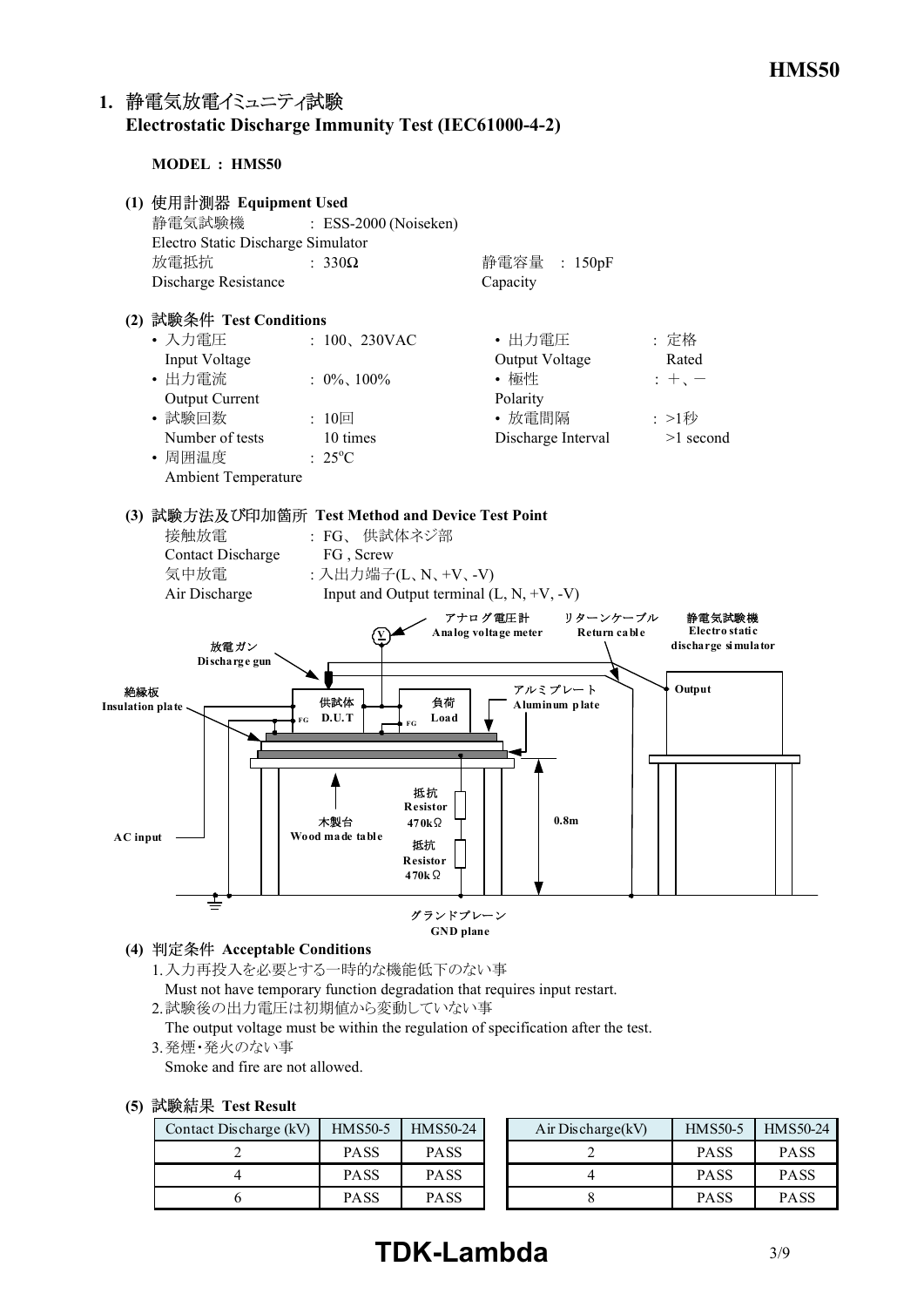## 2. 放射性無線周波数電磁界イミュニティ試験 **Radiated RadioFrequency Electromagnetic Field Immunity Test (IEC6100043)**

**MODEL : HMS50**

| (1) | 使用計測器 Equipment Used              |                                 |
|-----|-----------------------------------|---------------------------------|
|     | シグナルジェネレータ Signal Generator       | : N5181A (Agilent)              |
|     | パワーアンプシステム Power Amplifier System | $\therefore$ CBA 1G-250 (Teseq) |
|     |                                   | : AS0104-55/55 (Milmega)        |
|     | 電界センサ Electric Field Sensor       | : HI-6005 (Holaday)             |
|     | バイログアンテナ Bilog Antenna            | : VULP9118E (Schwarzbeck)       |
|     |                                   | $: 3117$ (ETS Lindgren)         |
|     | (2) 試験条件 Test Conditions          |                                 |

| $\eta$ prox $\pi$ in the conditions |                                                       |                     |                          |
|-------------------------------------|-------------------------------------------------------|---------------------|--------------------------|
| • 入力電圧                              | : $100, 230$ VAC                                      | • 出力電圧              | :定格                      |
| Input Voltage                       |                                                       | Output Voltage      | Rated                    |
| • 出力電流                              | : $0\%$ , $100\%$                                     | • 振幅変調              | $: 80\%$ , 1kHz          |
| <b>Output Current</b>               |                                                       | Amplitude Modulated |                          |
| • 偏波                                | :水平、垂直                                                | • 周囲温度              | $\div$ 25 <sup>o</sup> C |
| Wave Angle                          | Horizontal and Vertical                               | Ambient Temperature |                          |
|                                     | • スイープ·コンディション: 1.0%ステップ、0.5秒保持                       | • 距離                | $\therefore$ 3.0m        |
| Sweep Condition                     | $1.0\%$ step up, 0.5 seconds hold                     | Distance            |                          |
| • 試験方向                              | : 上下、左右、前後                                            |                     |                          |
| Test Angle                          | Top/Bottom, Both Sides, Front/Back                    |                     |                          |
| • 電磁界周波数                            | : $80 - 1000 \text{MHz}$ , 1.4 - 2.0GHz, 2.0 - 2.7GHz |                     |                          |
| Electromagnetic Frequency           |                                                       |                     |                          |

#### **(3) Test Method**



#### **(4) Acceptable Conditions**

1.試験中、5%を超える出力電圧の変動のない事 The regulation of output voltage must not exceed 5% of initial value during test.

2.試験後の出力電圧は初期値から変動していない事

The output voltage must be within the regulation of specification after the test. 3.発煙・発火のない事

Smoke and fire are not allowed.

#### **(5) Test Result**

| Radiation Field Strength $(V/m)$ | Electromagnetic Frequency | <b>HMS50-5</b> | HMS50-24    |
|----------------------------------|---------------------------|----------------|-------------|
|                                  | $2.0 - 2.7$ GHz           | <b>PASS</b>    | <b>PASS</b> |
|                                  | $1.4 - 2.0$ GHz           | <b>PASS</b>    | <b>PASS</b> |
|                                  | $80 - 1000 MHz$           | <b>PASS</b>    | <b>PASS</b> |

# **TDK-Lambda** 4/9

**reduce floor reflections**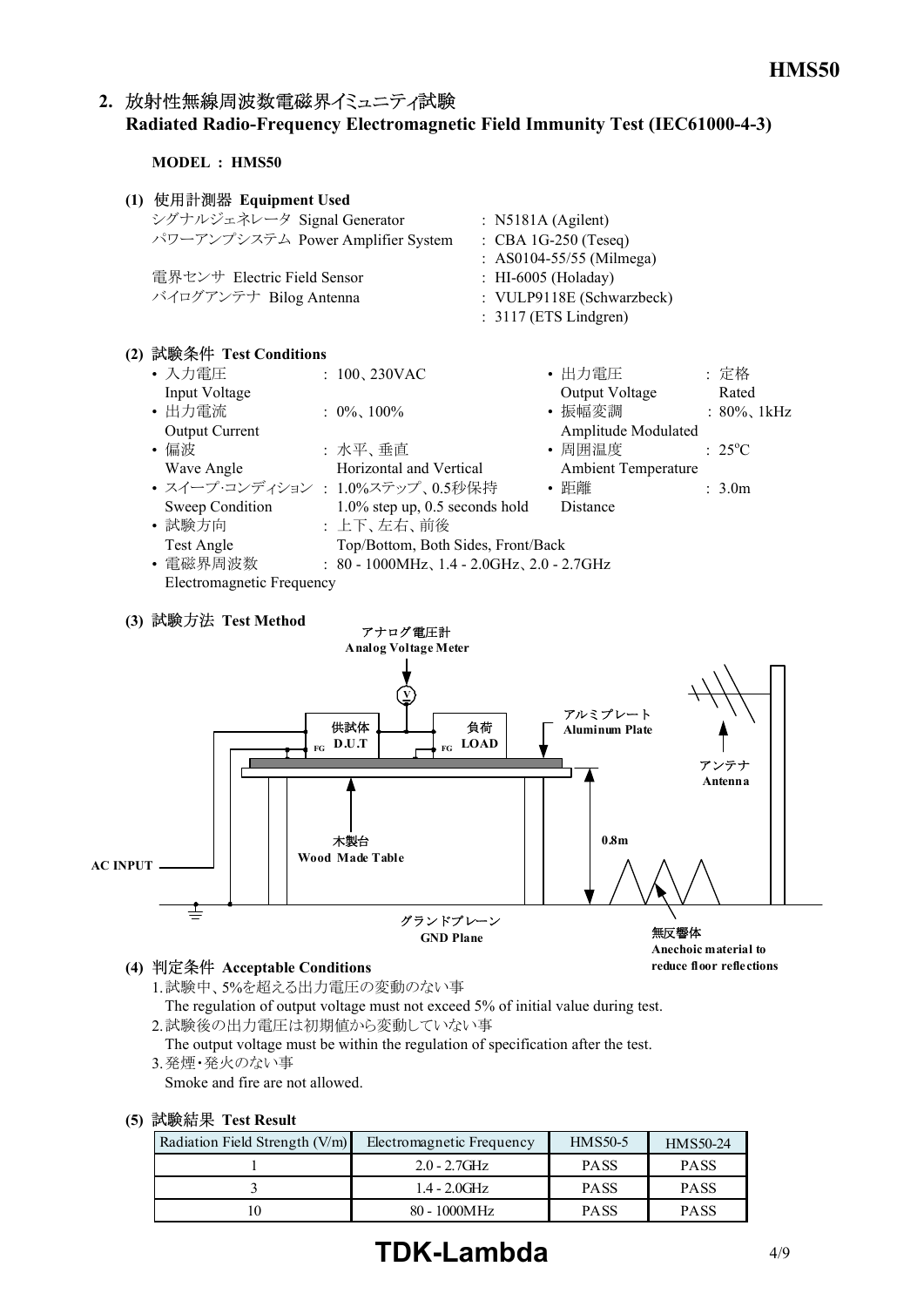## 3. 電気的ファーストトランジェントバーストイミュニティ試験 **Electrical Fast Transient / Burst Immunity Test (IEC6100044)**

#### **MODEL : HMS50**

- **(1) Equipment Used** EFT/B発生器 : FNSAXⅡ (Noiseken) EFT/B Generator
- **(2) Test Conditions**

| • 入力電圧                | : $100, 230 \text{VAC}$ | • 出力電圧                     | : 定格                |
|-----------------------|-------------------------|----------------------------|---------------------|
| Input Voltage         |                         | Output Voltage             | Rated               |
| • 出力電流                | : $0\%$ , $100\%$       | • 試験時間                     | : 1分間               |
| <b>Output Current</b> |                         | <b>Test Time</b>           | 1 minute            |
| • 極性                  | $+,-$                   | • 周囲温度                     | $: 25^{\circ}C$     |
| Polarity              |                         | <b>Ambient Temperature</b> |                     |
| • 試験回数                | : 3                     | • パルス周波数                   | : 5kHz              |
| Number of Test        | 3 times                 | <b>Pulse Frequency</b>     |                     |
| • バースト期間              | $: 15$ msec             | • パルス個数                    | : 75 <sub>pcs</sub> |
| <b>Burst Time</b>     |                         | Number of Pulse            |                     |
| • バースト周期              | $\therefore$ 300 msec   |                            |                     |
| Burst Cycle           |                         |                            |                     |

# **(3) Test Method and Device Test Point**



- 1.入力再投入を必要とする一時的な機能低下のない事 Must not have temporary function degradation that requires input restart.
	- 2.試験後の出力電圧は初期値から変動していない事
	- The output voltage must be within the regulation of specification after the test. 3.発煙・発火のない事

Smoke and fire are not allowed.

**(5) Test Result**

| Test Voltage (kV) | <b>HMS50-5</b> | HMS50-24    |
|-------------------|----------------|-------------|
| 05                | <b>PASS</b>    | <b>PASS</b> |
|                   | <b>PASS</b>    | <b>PASS</b> |
|                   | <b>PASS</b>    | <b>PASS</b> |

# **TDK-Lambda** 5/9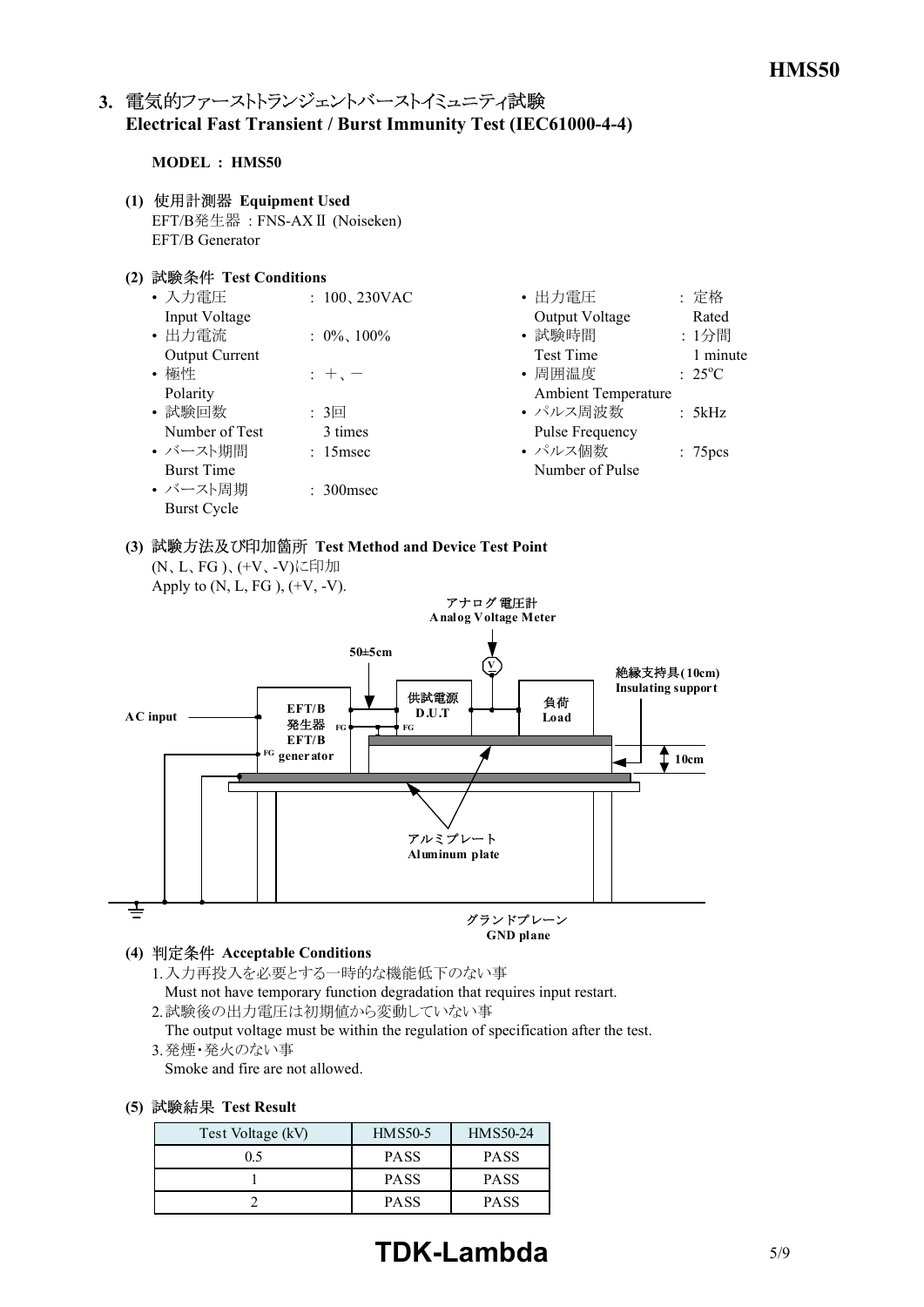## **4. Surge Immunity Test (IEC6100045)**

#### **MODEL : HMS50**

| 使用計測器 Equipment Used<br>(1)<br>Surge Generator<br>結合インピーダンス: コモン 12Ω<br>Coupling Impedance Common                           | サージ発生器 : LSS-15AX (Noiseken)<br>ノーマル 20<br>Normal                   | 結合コンデンサ : コモン<br>Coupling Capacitance                                                                          | $9\mu F$<br>Common<br>ノーマル 18µF<br>Normal                                         |
|-----------------------------------------------------------------------------------------------------------------------------|---------------------------------------------------------------------|----------------------------------------------------------------------------------------------------------------|-----------------------------------------------------------------------------------|
| (2) 試験条件 Test Conditions<br>• 入力電圧<br>Input Voltage<br>• 出力電流<br><b>Output Current</b><br>• 極性<br>Polarity<br>• 位相<br>Phase | $: 100, 230 \text{VAC}$<br>$: 0\%$ , 100%<br>$: +$<br>$: 0, 90$ deg | • 出力電圧<br>Output Voltage<br>• 試験回数<br>Number of Tests<br>• モード<br>Mode<br>• 周囲温度<br><b>Ambient Temperature</b> | • 定格<br>Rated<br>: 5<br>5 times<br>: コモン、ノーマル<br>Common and Normal<br>$\div$ 25°C |

**(3) Test Method and Device Test Point** コモンモード (NFG 、LFG ) 及びノーマルモード (NL) に印加 Apply to Common mode (N-FG, L-FG) and Normal mode (N-L).



#### **(4) Acceptable Conditions**

- 1.入力再投入を必要とする一時的な機能低下のない事 Must not have temporary function degradation that requires input restart.
- 2.試験後の出力電圧は初期値から変動していない事
- The output voltage must be within the regulation of specification after the test. 3.発煙・発火のない事
- Smoke and fire are not allowed.

#### **(5) Test Result**

| Common            |                |             |                   |
|-------------------|----------------|-------------|-------------------|
| Test Voltage (kV) | <b>HMS50-5</b> | HMS50-24    | Test Voltage (kV) |
| 0.5               | <b>PASS</b>    | <b>PASS</b> | 0.5               |
|                   | <b>PASS</b>    | <b>PASS</b> |                   |
|                   | <b>PASS</b>    | <b>PASS</b> |                   |
|                   | <b>PASS</b>    | <b>PASS</b> |                   |

| юn                         |             | Normal            |                |             |  |
|----------------------------|-------------|-------------------|----------------|-------------|--|
| <b>HMS50-5</b><br>HMS50-24 |             | Test Voltage (kV) | <b>HMS50-5</b> | HMS50-24    |  |
| <b>PASS</b>                | <b>PASS</b> | 0.5               | <b>PASS</b>    | <b>PASS</b> |  |
| <b>PASS</b>                | <b>PASS</b> |                   | <b>PASS</b>    | <b>PASS</b> |  |
| <b>PASS</b>                | <b>PASS</b> |                   | <b>PASS</b>    | <b>PASS</b> |  |
|                            |             |                   |                |             |  |

# **TDK-Lambda** 6/9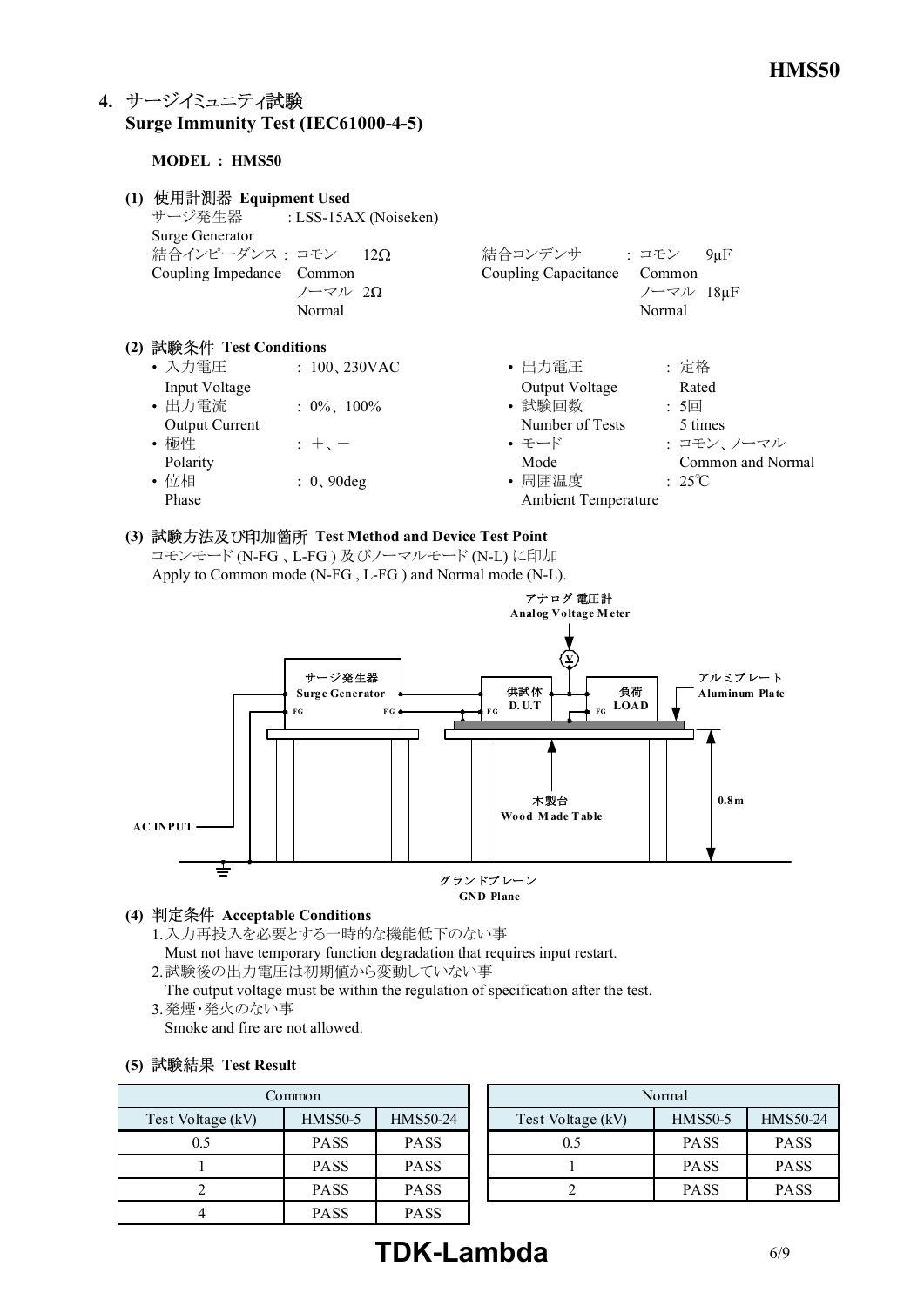## 5. 伝導性無線周波数電磁界イミュニティ試験 **Conducted Disturbances Induced by RadioFrequency** Field Immunity Test (IEC61000-4-6)

**MODEL : HMS50**

#### **(1) Equipment Used**

 $RF \sim \mathcal{PT} \sim \mathcal{TP}$  : CBA230M-08D (Teseq) RF Power Amplifier シグナルジェネレータ : N5181A (Agilent) Signal Generator 結合/減結合ネットワーク(CDN1) : TCDN-801-M2-16 (TOYO Corporation) Coupling De-Coupling Network (CDN1) 結合/減結合ネットワーク(CDN2) : TCDN-801-M3-16 (TOYO Corporation) Coupling De-Coupling Network (CDN2)

#### **(2) Test Conditions**

| • 入力電圧                          | : $100, 230 \text{VAC}$           | • 出力電圧                    | : 定格               |
|---------------------------------|-----------------------------------|---------------------------|--------------------|
| Input Voltage                   |                                   | Output Voltage            | Rated              |
| • 出力電流                          | : $0\%$ , $100\%$                 | • 電磁界周波数                  | $: 150kHz - 80MHz$ |
| <b>Output Current</b>           |                                   | Electromagnetic Frequency |                    |
| • 周囲温度                          | $\cdot$ 25°C                      |                           |                    |
| <b>Ambient Temperature</b>      |                                   |                           |                    |
| • スイープ·コンディション: 1.0%ステップ、0.5秒保持 |                                   |                           |                    |
| Sweep Condition                 | $1.0\%$ step up, 0.5 seconds hold |                           |                    |

#### **(3) Test Method and Device Test Point** (N、L、FG)、(+V、-V)に印加 Apply to  $(N, L, FG)$ ,  $(+V, -V)$ .



#### **(4) Acceptable Conditions**

- 1.試験中、5%を超える出力電圧の変動のない事 The regulation of output voltage must not exceed 5% of initial value during test.
- 2.試験後の出力電圧は初期値から変動していない事

The output voltage must be within the regulation of specification after the test. 3.発煙・発火のない事

Smoke and fire are not allowed.

|  | (5) 試験結果 Test Result |  |  |
|--|----------------------|--|--|
|--|----------------------|--|--|

| Voltage Level (V) | <b>HMS50-5</b> | HMS50-24    |
|-------------------|----------------|-------------|
|                   | <b>PASS</b>    | <b>PASS</b> |
|                   | <b>PASS</b>    | <b>PASS</b> |
|                   | <b>PASS</b>    | <b>PASS</b> |

# **TDK-Lambda** 7/9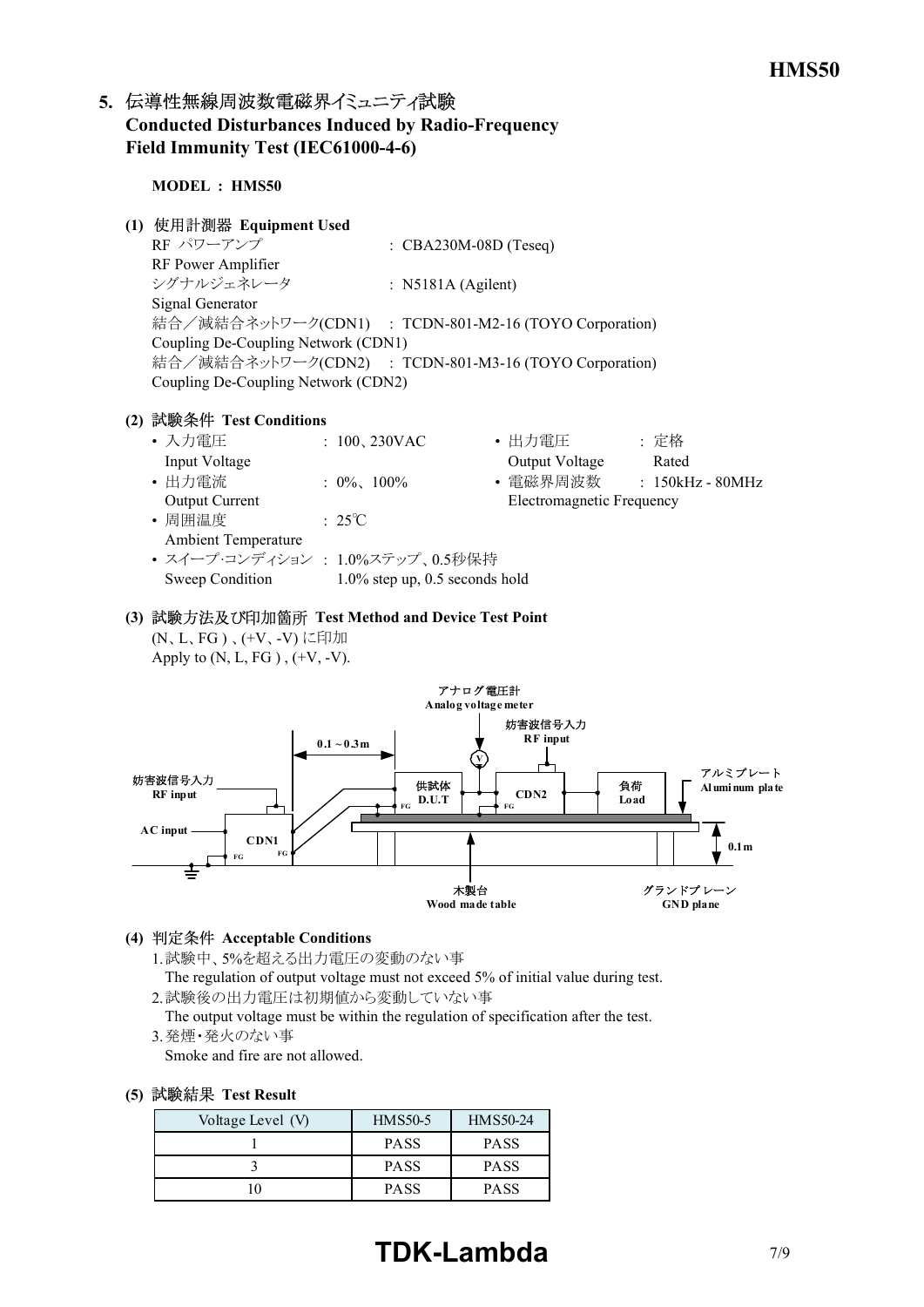## 6. 電力周波数磁界イミュニティ試験 **Power Frequency Magnetic Field Immunity Test (IEC6100048)**

#### **MODEL : HMS50**

- **(1) Equipment Used**
	- ACパワーソース : AA2000XG (Takasago) AC Power Source ヘルムホルツコイル : HHS5215 (Spulen) Helmholts Coil

#### **(2) Test Conditions**

| • 入力雷圧                     | : $100, 230$ VAC                      | • 出力電圧                    | : 定格     |
|----------------------------|---------------------------------------|---------------------------|----------|
| Input Voltage              |                                       | Output Voltage            | Rated    |
| • 出力電流                     | : $0\%$ , $100\%$                     | • 印加磁界周波数                 | : 50Hz   |
| <b>Output Current</b>      |                                       | <b>Magnetic Frequency</b> |          |
| • 周囲温度                     | $\div$ 25°C                           | • 印加方向                    | :X, Y, Z |
| <b>Ambient Temperature</b> |                                       | Direction                 |          |
| • 試験時間                     | : 10秒以上(各方向)                          |                           |          |
| <b>Test Time</b>           | More than 10 seconds (each direction) |                           |          |
|                            |                                       |                           |          |

#### **(3) Test Method**



#### **(4) Acceptable Conditions**

1.試験中、5%を超える出力電圧の変動のない事

The regulation of output voltage must not exceed 5% of initial value during test. 2.試験後の出力電圧は初期値から変動していない事

The output voltage must be within the regulation of specification after the test. 3.発煙・発火のない事

Smoke and fire are not allowed.

#### **(5) Test Result**

| Magnetic Field Strength $(A/m)$ | HMS50-5     | HMS50-24    |
|---------------------------------|-------------|-------------|
|                                 | <b>PASS</b> | <b>PASS</b> |
|                                 | <b>PASS</b> | <b>PASS</b> |
|                                 | <b>PASS</b> | <b>PASS</b> |
|                                 | <b>PASS</b> | <b>PASS</b> |

# **TDK-Lambda** 8/9